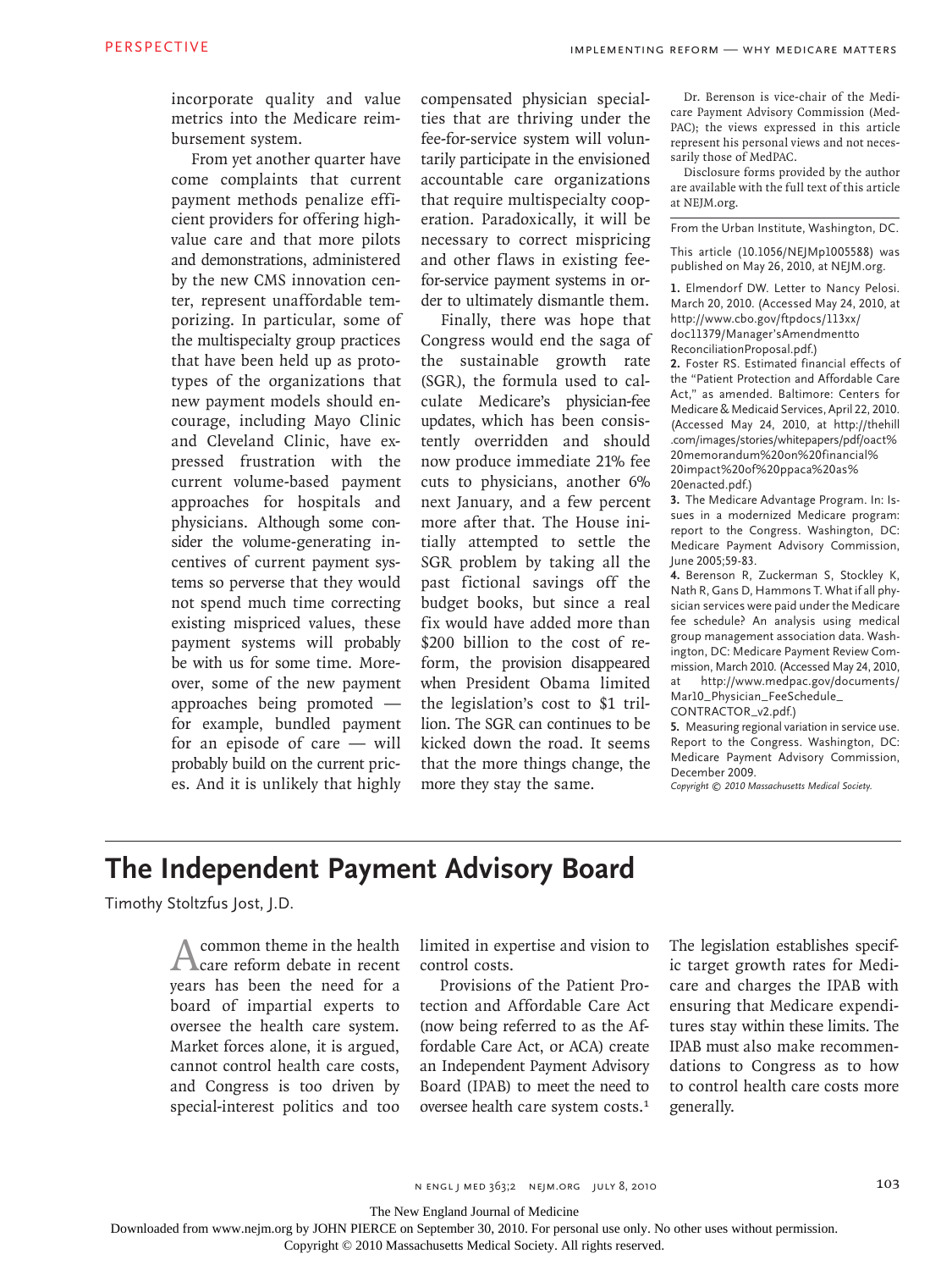The IPAB will have 15 members appointed by the President for 6-year terms, supplemented by 3 officials representing the Department of Health and Human Services (DHHS). IPAB members are supposed to be nationally recognized experts in health finance, payment, economics, actuarial science, or health facility and health plan management and to represent providers, consumers, and payers. Service on the IPAB is a full-time job. Members will be compensated at a rate equal to the annual rate prescribed for level III of the executive schedule (for highly ranked appointed positions in the government's executive branch), which is currently \$165,300.<sup>2</sup>

The board is charged with developing specific detailed proposals to reduce per capita Medicare spending in years when spending is expected to exceed target levels, beginning with 2015. The DHHS must implement these proposals unless Congress adopts equally effective alternatives. The board is also charged with submitting to Congress annual detailed reports on health care costs, access, quality, and utilization. Finally, the IPAB must submit to Congress recommendations regarding ways of slowing the growth in private national health care expenditures.

Each year, beginning April 30, 2013, the chief actuary of the Centers for Medicare and Medicaid Services (CMS) will make a determination as to whether the projected average Medicare growth rate for the 5-year period ending 2 years later will exceed the target growth rate for the year ending that period. For years before 2018, the target growth rate is the projected 5-year average of the mean of the Consumer Price Index (CPI) and the medical care CPI; for 2018 and later years, the target is the nominal per capita growth rate of the gross domestic product plus 1 percentage point. If the CMS actuary determines for any given year that the projected Medicare growth rate will exceed the target rate, the board must make proposals that would reduce Medicare spending overall by either a percentage set in the statute (1.5% after 2017) or the projected excess, whichever is less.

The effects of the IPAB's proposals, however, may not be to "ration health care," raise costs to beneficiaries, restrict benefits, or modify eligibility criteria. Proposals may not, before 2020, target the rates of particular providers — primarily hospitals and hospices — that are already singled out by the ACA for extraordinary cuts. The board is not prohibited from cutting payments for physicians, but its powers may be limited if a permanent fix for the sustainable growth rate the formula that determines increases or decreases in Medicare's physician payments — is passed.

Each September 1, the IPAB must submit a draft proposal to the secretary of health and human services. On January 15 of the following year (beginning with 2014), the board must submit a proposal to Congress. If the board fails to submit a proposal on deadline, the DHHS must itself submit a proposal. Congress must consider the proposal under an expedited procedure. Congress cannot consider any amendment to the proposal that does not meet the same cost-reduction goals, unless both houses of Congress (and three fifths of the

Senate) vote to waive this requirement. If Congress fails to adopt a substitute provision complying with the statute by August 15, the DHHS must implement the board's proposal.

The ACA appropriates \$15 million for the IPAB for 2012 and increases its funding at the rate of inflation for subsequent years. This standing appropriation may relieve some of the political pressure on the IPAB, but it may well prove too little to fund the complex research and data analysis that the board must conduct to design implementation-ready proposals.

The Congressional Budget Office concluded in its analysis of the ACA that the IPAB would reduce Medicare spending by \$28 billion over the period from 2010 to 2019, with significant savings continuing beyond 2019.3 In his report, however, the CMS actuary questioned whether this goal was achievable, noting that IPAB target growth rates would have been met in only 4 of the past 25 years and would have approximated the sustainable growth rate, the formula for updating Medicare's physician fees, which Congress has routinely overridden.4 The chief actuary expressed concern that health care providers would have difficulty remaining profitable and might leave the Medicare program when faced with these constraints.

Many questions remain about how, and indeed whether, the IPAB will work. Staffing the board with 15 leading experts who are willing to give up research, practice, and teaching for 6 years for a relatively modest salary will be a challenge. The relationships between the IPAB and other boards and commissions, such as the

The New England Journal of Medicine

Downloaded from www.nejm.org by JOHN PIERCE on September 30, 2010. For personal use only. No other uses without permission.

Copyright © 2010 Massachusetts Medical Society. All rights reserved.

<sup>104</sup> **n engl j med 363;2 nejm.org july 8, 2010**